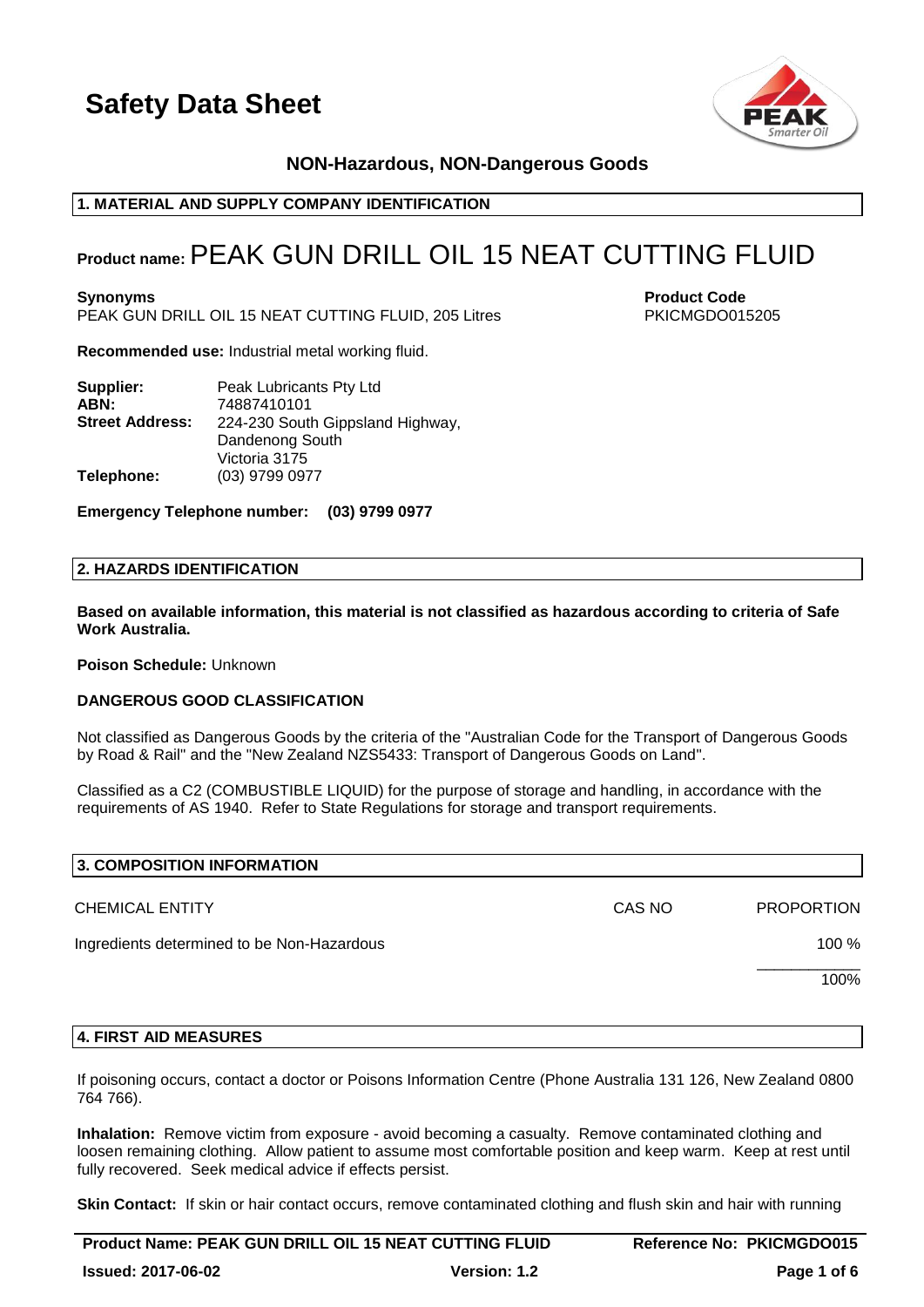

water. If swelling, redness, blistering or irritation occurs seek medical assistance.

**Eye contact:** If in eyes wash out immediately with water. In all cases of eye contamination it is a sensible precaution to seek medical advice.

**Ingestion:** Rinse mouth with water. If swallowed, do NOT induce vomiting. Give a glass of water to drink. Never give anything by the mouth to an unconscious patient. If vomiting occurs give further water. Seek medical advice.

**PPE for First Aiders:** Wear safety shoes, overalls, gloves, safety glasses. Available information suggests that gloves made from nitrile rubber should be suitable for intermittent contact. However, due to variations in glove construction and local conditions, the user should make a final assessment. Always wash hands before smoking, eating, drinking or using the toilet. Wash contaminated clothing and other protective equipment before storing or re-using.

**Notes to physician:** Treat symptomatically.

## **5. FIRE FIGHTING MEASURES**

**Hazchem Code:** Not applicable.

**Suitable extinguishing media:** If material is involved in a fire use water fog (or if unavailable fine water spray), alcohol resistant foam, standard foam, dry agent (carbon dioxide, dry chemical powder).

**Specific hazards: Combustible liquid.** 

**Fire fighting further advice:** On burning or decomposing may emit toxic fumes. Fire fighters to wear selfcontained breathing apparatus and suitable protective clothing if risk of exposure to vapour or products of combustion or decomposition.

## **6. ACCIDENTAL RELEASE MEASURES**

#### **SMALL SPILLS**

Wear protective equipment to prevent skin and eye contamination. Avoid inhalation of vapours or dust. Wipe up with absorbent (clean rag or paper towels). Collect and seal in properly labelled containers or drums for disposal.

## **LARGE SPILLS**

Clear area of all unprotected personnel. Slippery when spilt. Avoid accidents, clean up immediately. Wear protective equipment to prevent skin and eye contamination and the inhalation of vapours. Work up wind or increase ventilation. Contain - prevent run off into drains and waterways. Use absorbent (soil, sand or other inert material). Collect and seal in properly labelled containers or drums for disposal. If contamination of crops, sewers or waterways has occurred advise local emergency services.

#### **Dangerous Goods - Initial Emergency Response Guide No:** Not applicable

## **7. HANDLING AND STORAGE**

**Handling:** Avoid eye contact and repeated or prolonged skin contact. Avoid inhalation of vapour, mist or aerosols.

**Storage:** Store in a cool, dry, well-ventilated place and out of direct sunlight. Store away from foodstuffs. Store away from incompatible materials described in Section 10. Store away from sources of heat and/or ignition. Keep container standing upright. Keep containers closed when not in use - check regularly for leaks.

Classified as a C2 (COMBUSTIBLE LIQUID) for the purpose of storage and handling, in accordance with the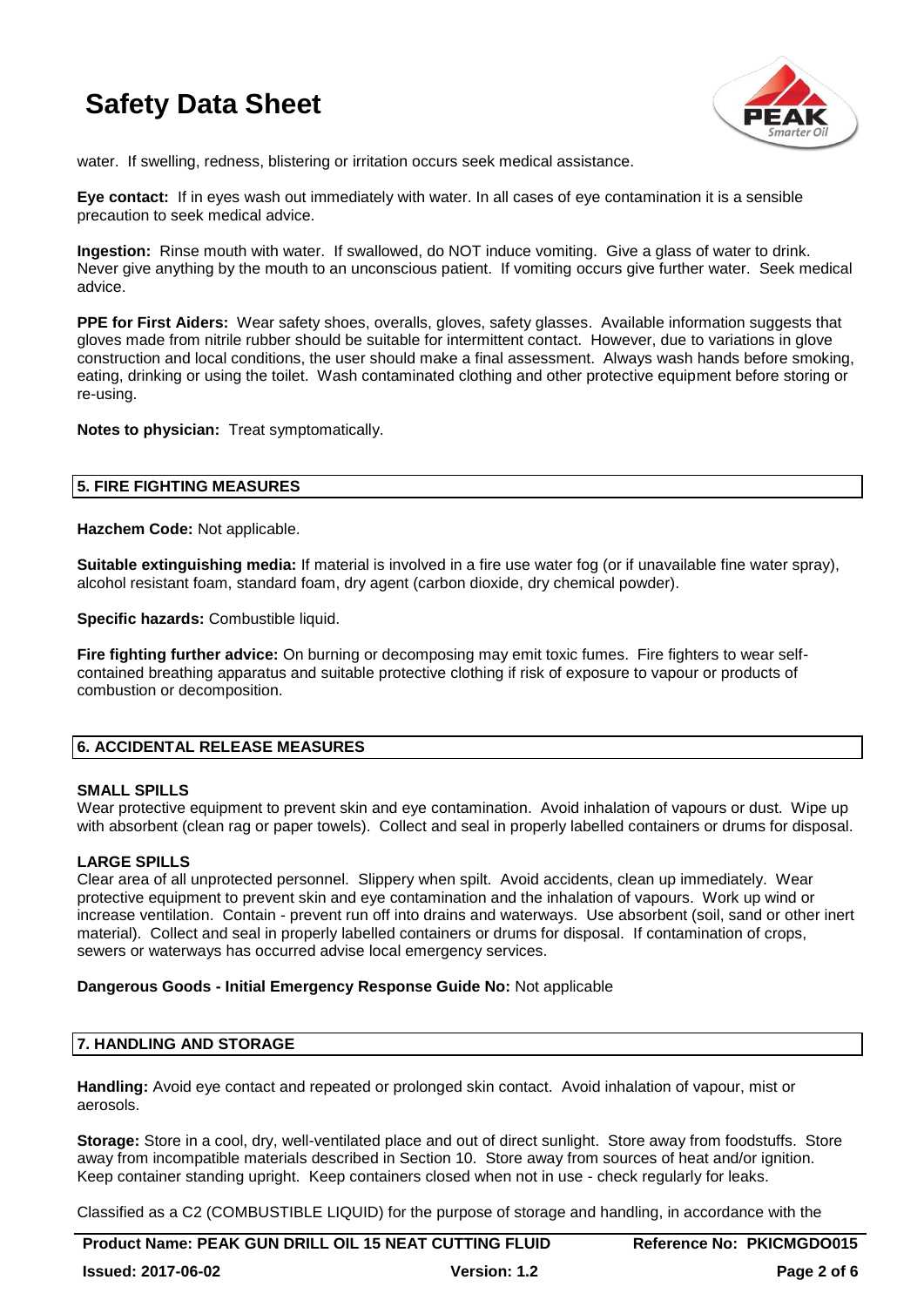

requirements of AS 1940. Refer to State Regulations for storage and transport requirements.

## **8. EXPOSURE CONTROLS / PERSONAL PROTECTION**

**National occupational exposure limits:** No value assigned for this specific material by Safe Work Australia.

**Biological Limit Values:** As per the "National Model Regulations for the Control of Workplace Hazardous Substances (Safe Work Australia)" the ingredients in this material do not have a Biological Limit Allocated.

**Engineering Measures:** Natural ventilation should be adequate under normal use conditions.

**Personal Protection Equipment:** SAFETY SHOES, OVERALLS, GLOVES, SAFETY GLASSES.

Personal protective equipment (PPE) must be suitable for the nature of the work and any hazard associated with the work as identified by the risk assessment conducted.

Wear safety shoes, overalls, gloves, safety glasses. Available information suggests that gloves made from nitrile rubber should be suitable for intermittent contact. However, due to variations in glove construction and local conditions, the user should make a final assessment. Always wash hands before smoking, eating, drinking or using the toilet. Wash contaminated clothing and other protective equipment before storing or re-using.

**Hygiene measures:** Keep away from food, drink and animal feeding stuffs. When using do not eat, drink or smoke. Wash hands prior to eating, drinking or smoking. Avoid contact with clothing. Avoid eye contact and repeated or prolonged skin contact. Avoid inhalation of vapour, mist or aerosols. Ensure that eyewash stations and safety showers are close to the workstation location.

## **9. PHYSICAL AND CHEMICAL PROPERTIES**

| Form:          | Liquid         |
|----------------|----------------|
| <b>Colour:</b> | N Av           |
| Odour:         | Characterisitc |

**Solubility:** N Av **Specific Gravity:** N Av **Density:** 0.8390 g/mL @ 15°C **Relative Vapour Density (air=1):** N Av **Vapour Pressure (20 °C):** N Av **Flash Point (°C):**  $>210$ **Flammability Limits (%):** N Av **Autoignition Temperature (°C):** N Av **Melting Point/Range (°C):** N Av **Boiling Point/Range (°C):**<br> **pH:** N Av **pH:** N Av **Viscosity:** 12 cSt @ 40°C **Total VOC (g/Litre):** N Av

(Typical values only - consult specification sheet)  $N Av = Not available, N App = Not applicable$ 

## **10. STABILITY AND REACTIVITY**

**Chemical stability:** This material is thermally stable when stored and used as directed.

**Conditions to avoid:** Elevated temperatures and sources of ignition.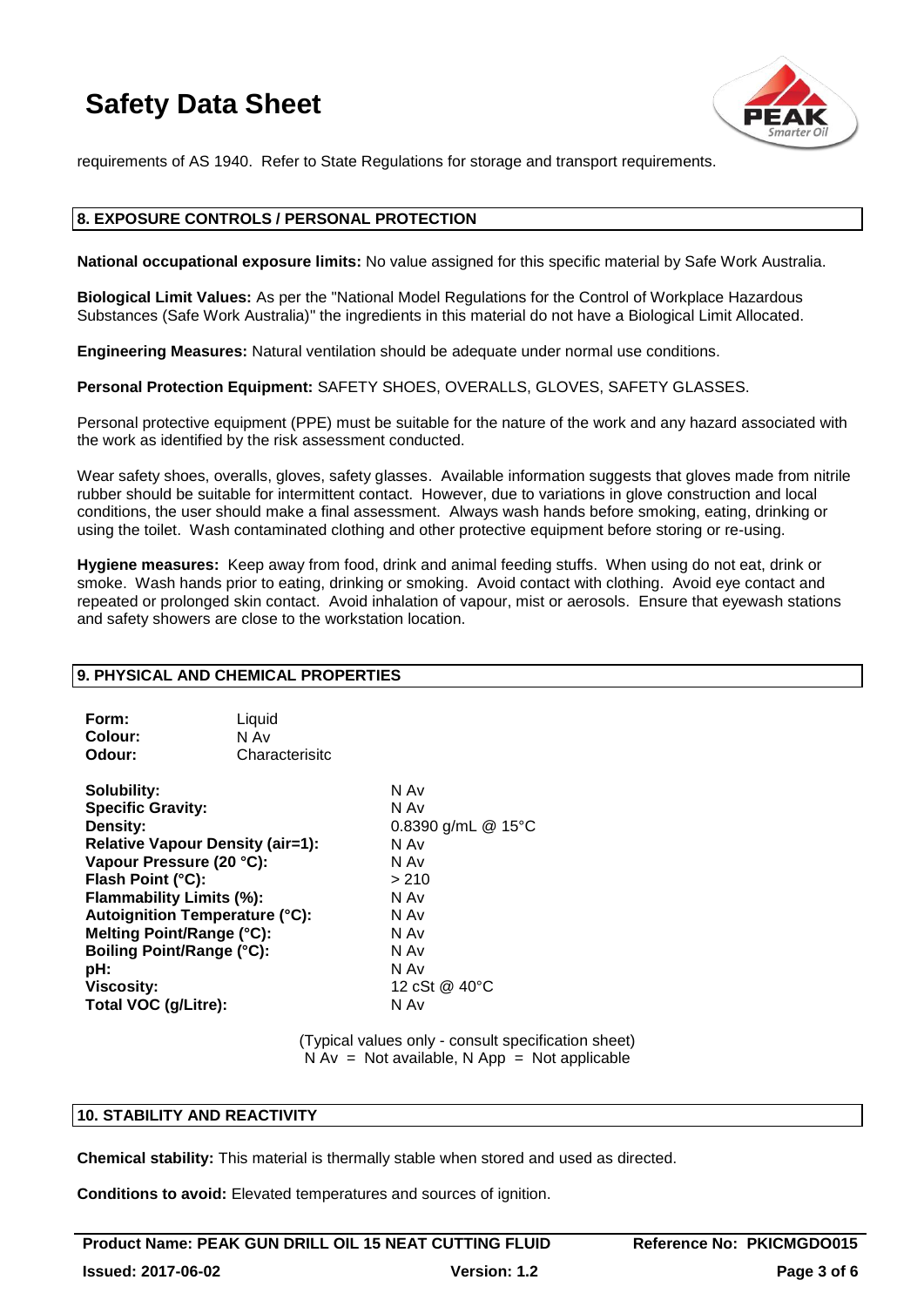

**Incompatible materials:** Oxidising agents.

**Hazardous decomposition products:** Oxides of carbon and nitrogen, smoke and other toxic fumes.

**Hazardous reactions:** No known hazardous reactions.

## **11. TOXICOLOGICAL INFORMATION**

No adverse health effects expected if the product is handled in accordance with this Safety Data Sheet and the product label. Symptoms or effects that may arise if the product is mishandled and overexposure occurs are:

#### **Acute Effects**

**Inhalation:** Material may be an irritant to mucous membranes and respiratory tract.

**Skin contact:** Contact with skin may result in irritation.

**Ingestion:** Swallowing can result in nausea, vomiting and irritation of the gastrointestinal tract.

**Eye contact:** May be an eye irritant.

#### **Acute toxicity**

**Inhalation:** This material has been classified as non-hazardous. Acute toxicity estimate (based on ingredients): LC50 > 20.0 mg/L for vapours or LC50 > 5.0 mg/L for dust and mist or LC50 > 20,000 ppm for gas

**Skin contact:** This material has been classified as non-hazardous. Acute toxicity estimate (based on ingredients): >2,000 mg/Kg bw

**Ingestion:** This material has been classified as non-hazardous. Acute toxicity estimate (based on ingredients): >2,000 mg/Kg bw

**Corrosion/Irritancy:** Eye: this material has been classified as not corrosive or irritating to eyes. Skin: this material has been classified as not corrosive or irritating to skin.

**Sensitisation:** Inhalation: this material has been classified as not a respiratory sensitiser. Skin: this material has been classified as not a skin sensitiser.

**Aspiration hazard:** This material has been classified as non-hazardous.

**Specific target organ toxicity (single exposure):** This material has been classified as non-hazardous.

## **Chronic Toxicity**

**Mutagenicity:** This material has been classified as non-hazardous.

**Carcinogenicity:** This material has been classified as non-hazardous.

**Reproductive toxicity (including via lactation):** This material has been classified as non-hazardous.

**Specific target organ toxicity (repeat exposure):** This material has been classified as non-hazardous.

## **12. ECOLOGICAL INFORMATION**

Avoid contaminating waterways.

**Acute aquatic hazard:** This material has been classified as non-hazardous. Acute toxicity estimate (based on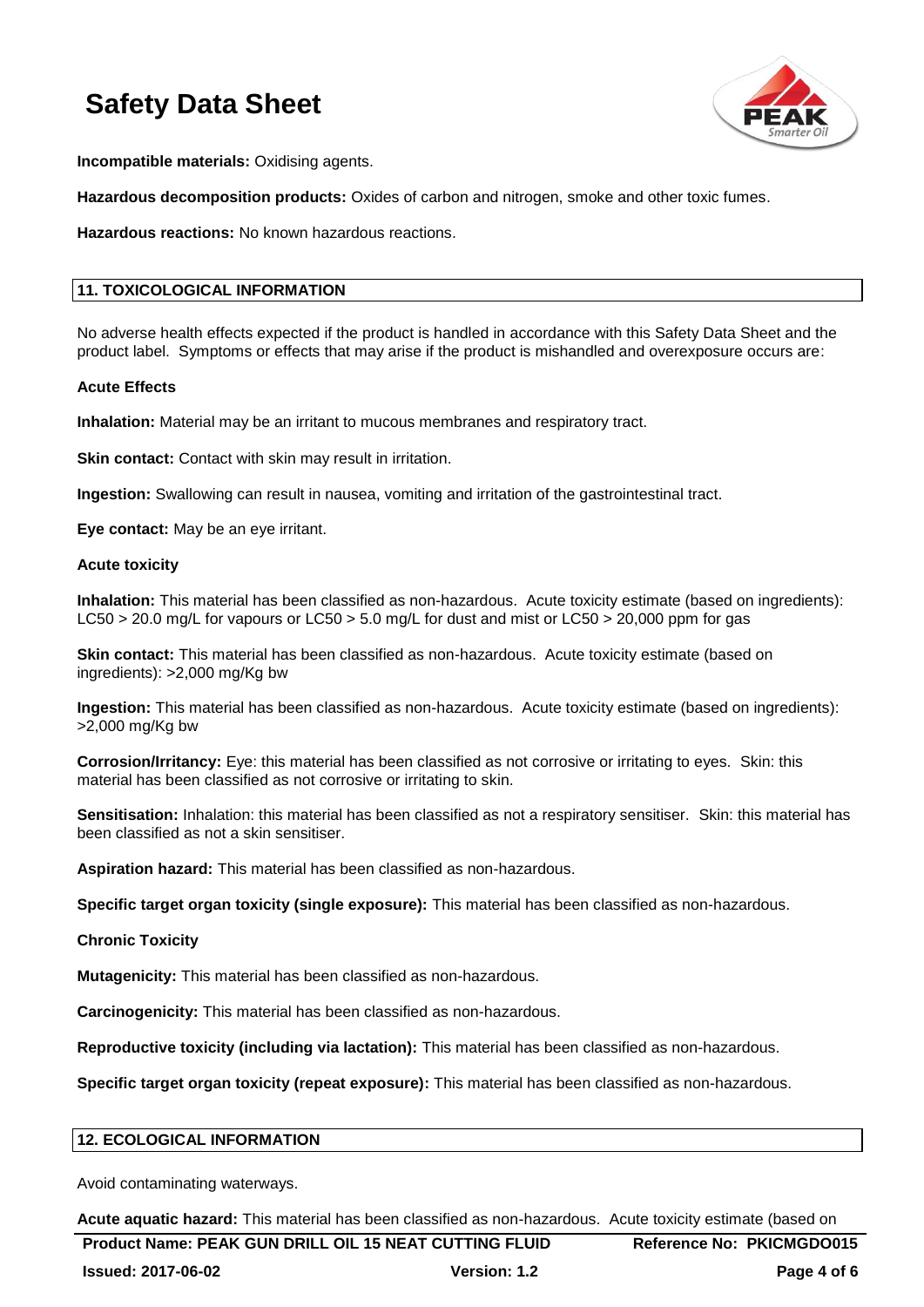

ingredients): >100 mg/L

**Long-term aquatic hazard:** This material has been classified as non-hazardous. Non-rapidly or rapidly degradable substance for which there are adequate chronic toxicity data available OR in the absence of chronic toxicity data, Acute toxicity estimate (based on ingredients): >100 mg/L, where the substance is not rapidly degradable and/or BCF  $<$  500 and/or log K<sub>ow</sub>  $<$  4.

**Ecotoxicity:** No information available.

**Persistence and degradability:** No information available.

**Bioaccumulative potential:** No information available.

**Mobility:** No information available.

#### **13. DISPOSAL CONSIDERATIONS**

Persons conducting disposal, recycling or reclamation activities should ensure that appropriate personal protection equipment is used, see "Section 8. Exposure Controls and Personal Protection" of this SDS.

If possible material and its container should be recycled. If material or container cannot be recycled, dispose in accordance with local, regional, national and international Regulations.

#### **14. TRANSPORT INFORMATION**

#### **ROAD AND RAIL TRANSPORT**

Not classified as Dangerous Goods by the criteria of the "Australian Code for the Transport of Dangerous Goods by Road & Rail" and the "New Zealand NZS5433: Transport of Dangerous Goods on Land".

#### **MARINE TRANSPORT**

Not classified as Dangerous Goods by the criteria of the International Maritime Dangerous Goods Code (IMDG Code) for transport by sea.

#### **AIR TRANSPORT**

Not classified as Dangerous Goods by the criteria of the International Air Transport Association (IATA) Dangerous Goods Regulations for transport by air.

## **15. REGULATORY INFORMATION**

## **This material is not subject to the following international agreements:**

Montreal Protocol (Ozone depleting substances) The Stockholm Convention (Persistent Organic Pollutants) The Rotterdam Convention (Prior Informed Consent) Basel Convention (Hazardous Waste) International Convention for the Prevention of Pollution from Ships (MARPOL)

#### **This material/constituent(s) is covered by the following requirements:**

• All components of this product are listed on or exempt from the Australian Inventory of Chemical Substances (AICS).

• All components of this product are listed on or exempt from the New Zealand Inventory of Chemical (NZIoC).

| <b>16. OTHER INFORMATION</b> |  |  |
|------------------------------|--|--|
|                              |  |  |

**Product Name: PEAK GUN DRILL OIL 15 NEAT CUTTING FLUID Reference No: PKICMGDO015**